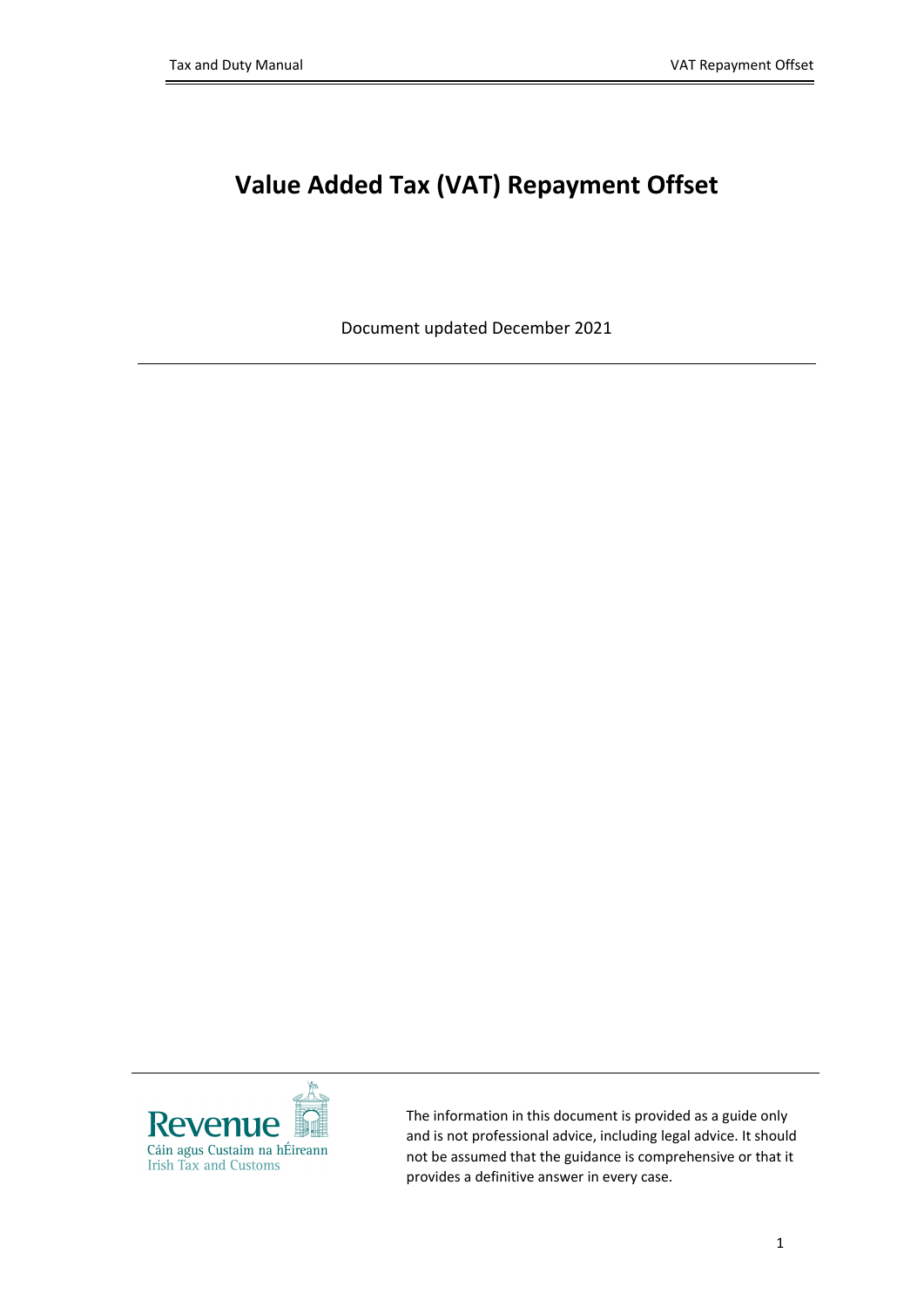## **Table of Contents**

|--|--|--|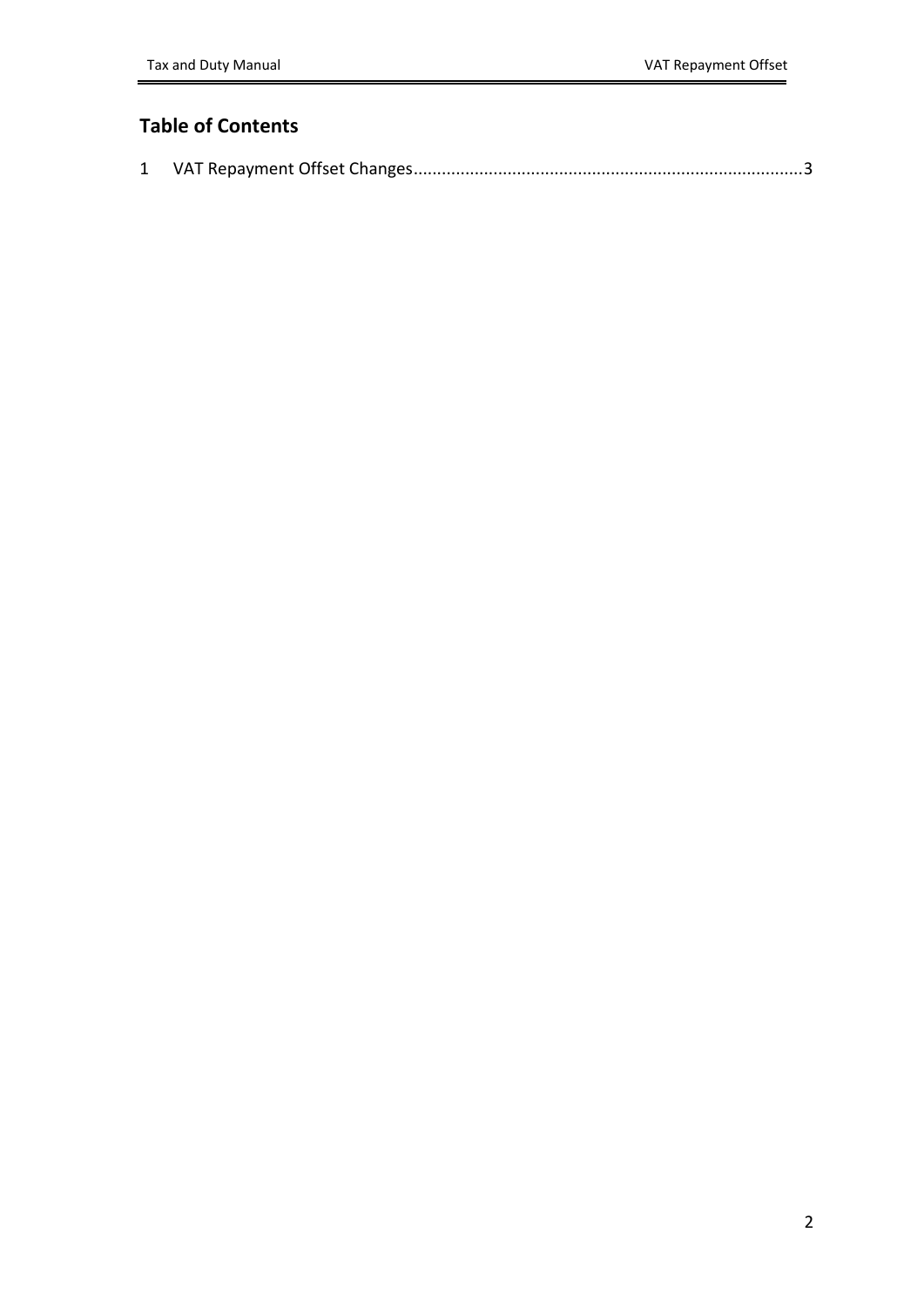## <span id="page-2-0"></span>1 VAT Repayment Offset Changes

With effect from 25 November 2019, Customers have the opportunity to offset a VAT repayment to another period or tax-head by marking the tick box provided on the ROS offset screen. The free text box for any offset instruction is no longer available.

| VAT3 Return                                                                                                                                                                                                                                                |                    |                         |                        |      |                                    |
|------------------------------------------------------------------------------------------------------------------------------------------------------------------------------------------------------------------------------------------------------------|--------------------|-------------------------|------------------------|------|------------------------------------|
| Step 2<br>To continue, review the details below and click the Next Button.                                                                                                                                                                                 |                    | Form Data<br>-0         | <b>Payment Details</b> | - 81 | Sign & Submit Acknowledgement<br>п |
| <b>Tax Type:</b>                                                                                                                                                                                                                                           |                    | VAT                     |                        |      |                                    |
| Return Type:                                                                                                                                                                                                                                               |                    | VAT3 Return             |                        |      |                                    |
| Period:                                                                                                                                                                                                                                                    |                    | 01/11/2021 - 31/12/2021 |                        |      |                                    |
| <b>Bank Details</b>                                                                                                                                                                                                                                        |                    |                         |                        |      |                                    |
| Please ensure that bank account details for repayments are recorded on ROS and are up-to-date. Bank details can be updated through the My Services<br>page of ROS. Click on Manage EFT under 'Manage Bank Accounts' in the 'Payments and Refunds' section. |                    |                         |                        |      |                                    |
| Currency                                                                                                                                                                                                                                                   | €                  |                         |                        |      |                                    |
| <b>Repayment Amount</b>                                                                                                                                                                                                                                    | 40000              |                         |                        |      |                                    |
| Please indicate if you wish to have<br>some or all of the amount above<br>offset                                                                                                                                                                           | U                  |                         |                        |      |                                    |
| Click on the Next button to proceed to the<br>next step                                                                                                                                                                                                    | Next $\rightarrow$ |                         |                        |      |                                    |
| Click on the Back button to return to the<br>previous step                                                                                                                                                                                                 | Back<br>۰          |                         |                        |      |                                    |
|                                                                                                                                                                                                                                                            |                    |                         |                        |      |                                    |

Figure 1: Screenshot showing ROS screen with option to offset

Where the Customer checks the offset box, the Customer can 'select' the taxhead, period and the amount they wish to offset in the offset instruction boxes which will be presented. The Customer can specify a maximum of two offset instructions from a dropdown menu for the current and/or future periods only.

The offsets will be determined by the Customer's registrations and are limited to the following Tax-heads and Periods.

| Tax-Head                 | <b>Periods Available for Offset</b>         |
|--------------------------|---------------------------------------------|
| Employer IT/PRSI/USC/LPT | <b>Current Period and Current Period -1</b> |
| VAT                      | Current Period and Current Period +1        |
|                          | <b>Current Period and Current Period -1</b> |
| CТ                       | <b>Current Period and Current Period -1</b> |
| ד־וא                     | <b>Current Period and Current Period -1</b> |

Please note, a CT return will need to have issued at some stage for any CT periods to appear. If the person is newly registered for CT and no return has ever issued to them, then no period will appear.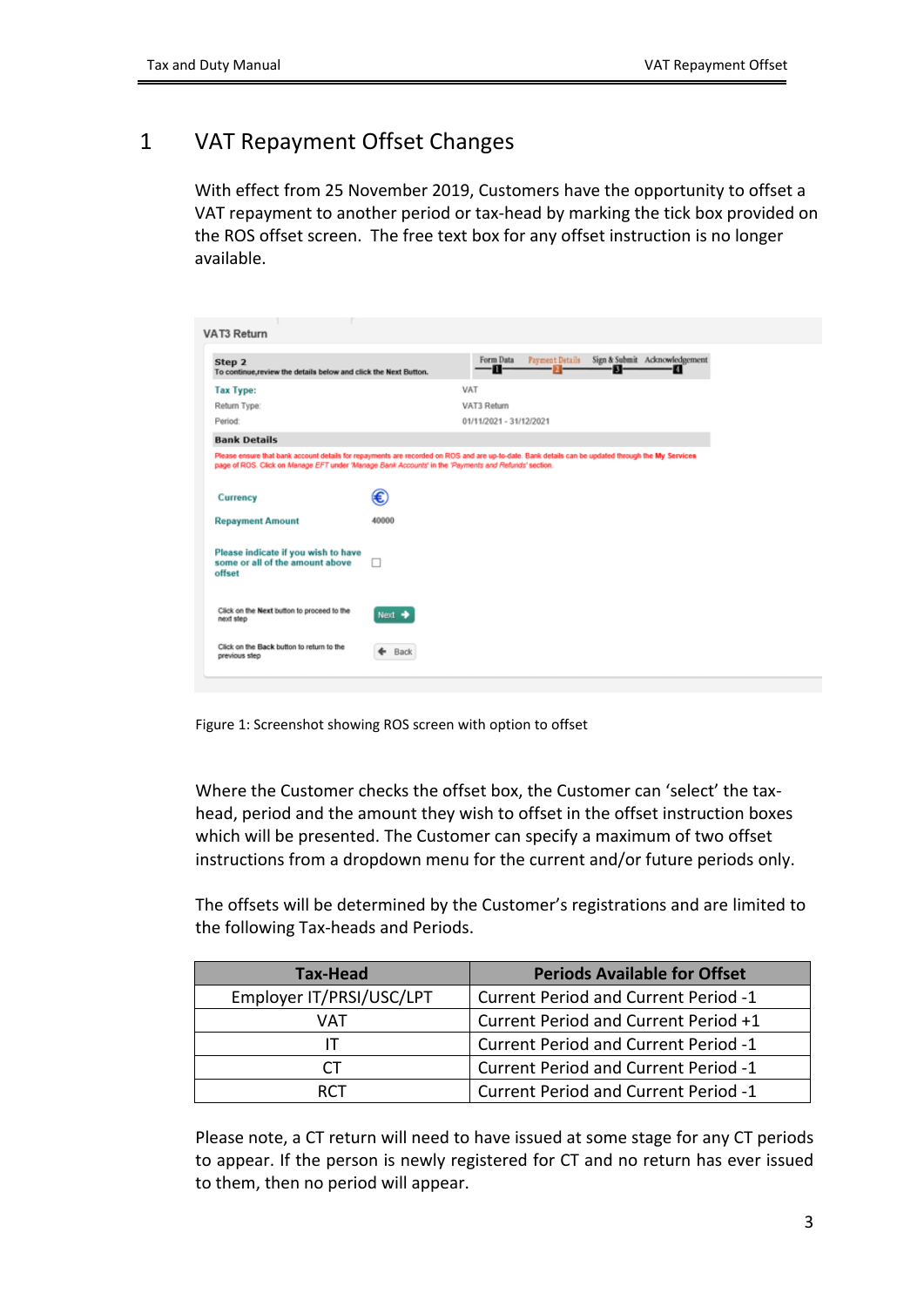| Currency                                |                                                                                                                                                                                                                                                                                            |        |
|-----------------------------------------|--------------------------------------------------------------------------------------------------------------------------------------------------------------------------------------------------------------------------------------------------------------------------------------------|--------|
| <b>Repayment Amount</b>                 |                                                                                                                                                                                                                                                                                            | 5250   |
| above offset                            | Please indicate if you wish to have some or all of the amount<br>Please provide up to 2 offset instructions below:                                                                                                                                                                         | ☑      |
| <b>Offset</b><br>Instruction<br>1:      |                                                                                                                                                                                                                                                                                            |        |
| <b>Offset</b><br>Instruction            | PAYE-EMP - 4100110W - 01/11/2021 - 30/11/2021 V                                                                                                                                                                                                                                            |        |
| <b>Offset</b><br>Amount                 | 4000                                                                                                                                                                                                                                                                                       |        |
| Offset<br>Instruction<br>$\overline{2}$ |                                                                                                                                                                                                                                                                                            |        |
| <b>Offset</b><br>Instruction            | PAYE-EMP - 4100110W - 01/12/2021 - 31/12/2021 V                                                                                                                                                                                                                                            |        |
| <b>Offset</b><br>Amount                 | 1250<br>×                                                                                                                                                                                                                                                                                  |        |
|                                         | Please note that if you have outstanding tax liabilities in other VAT<br>periods or in other Taxheads, this Repayment Claim will be automatically<br>used to offset those liabilities ahead of the offset instruction(s) provided.<br>Click on the Next button to proceed to the next step | Next = |
|                                         |                                                                                                                                                                                                                                                                                            |        |

Figure 2: Screenshot showing offset instruction screen on ROS

The Employer IT and VAT offset list has been enhanced to include registration number to assist allocate off-sets in cases with multiple VAT/Employer IT registrations e.g. a Customer with 2 Employer IT numbers will display 4 periods available for off-set with 2 distinctive Reg Numbers and the same for VAT.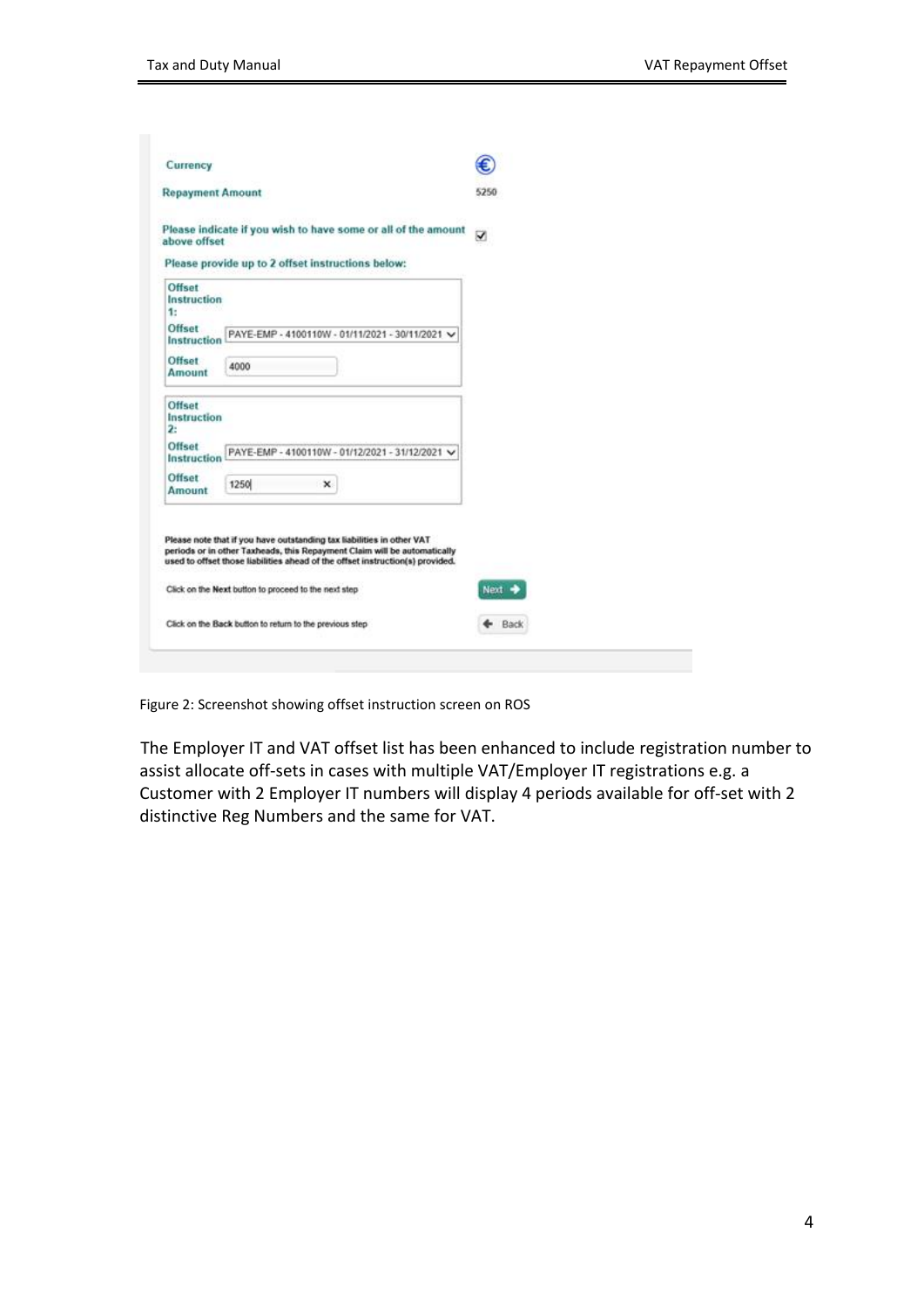| <b>Offset Instruction 1:</b> |                                                                                                                |  |
|------------------------------|----------------------------------------------------------------------------------------------------------------|--|
| <b>Offset Instruction</b>    |                                                                                                                |  |
| <b>Offset Amount</b>         | VAT-I<br>- 01/09/2020 - 31/10/2020<br>VAT-I<br>- 01/11/2020 - 31/12/2020<br>VAT-I<br>- 01/09/2020 - 31/10/2020 |  |
| <b>Offset Instruction 2:</b> | VAT-I<br>- 01/11/2020 - 31/12/2020<br>Income Tax - 01/01/2020 - 31/12/2020                                     |  |
| <b>Offset Instruction</b>    | Income Tax - 01/01/2019 - 31/12/2019                                                                           |  |

Figure 3: Ros Offset Screen displaying Offset options for Multi registered VAT customer